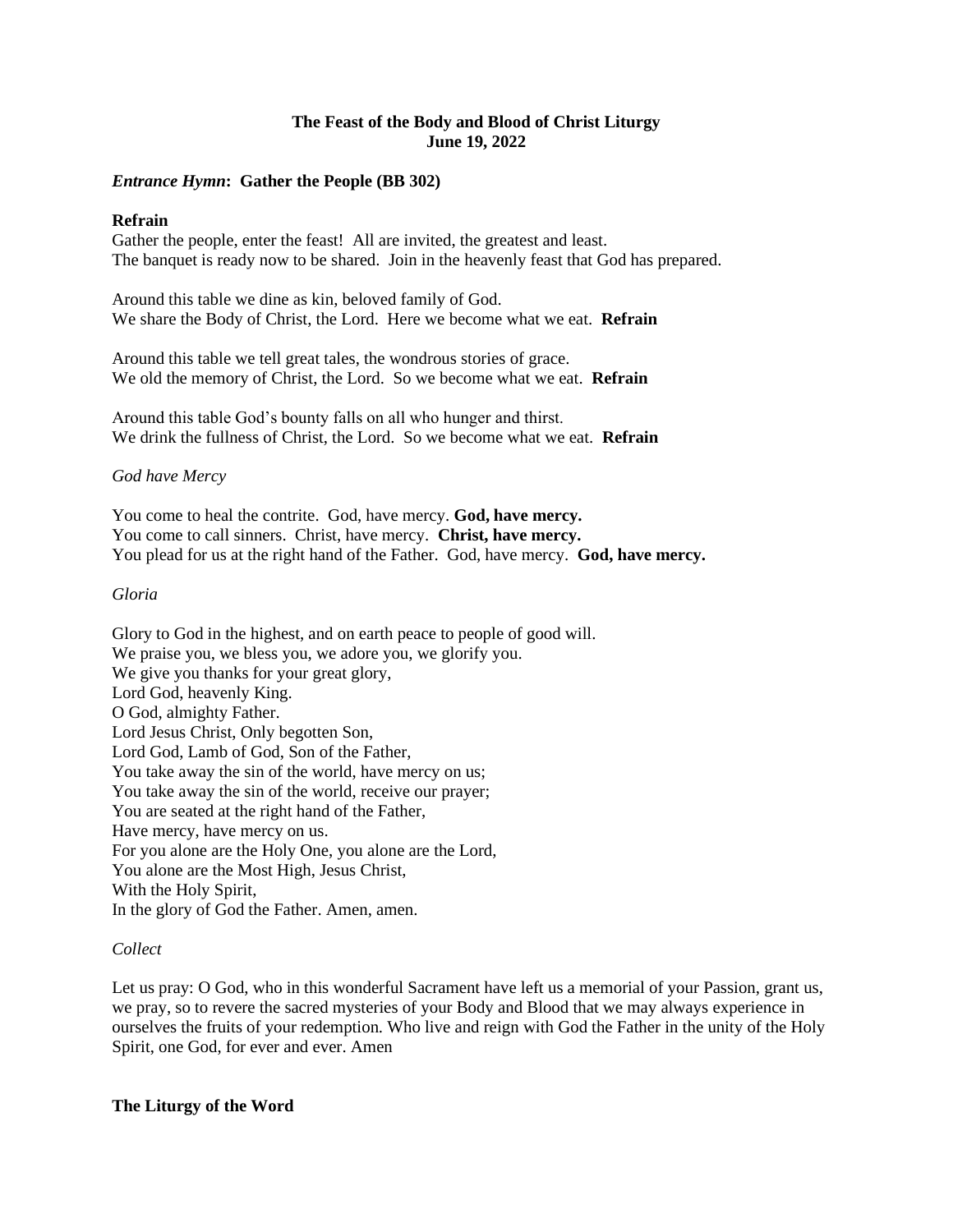*First Reading* Genesis 14:18-20 A reading from the book of Genesis.

In those days, Melchizedek, king of Salem, brought out bread and wine, and being a priest of God Most High, he blessed Abram with these words:

> "Blessed be Abram by God Most High, the creator of heaven and earth; and blessed be God Most High, who delivered your foes into your hand."

Then Abram gave him a tenth of everything.

The Word of our God. **Thanks be to God**

### *Responsorial Psalm*

### **Refrain**

Taste and see the goodness of the Lord, the goodness of the Lord. **Taste and see the goodness of the Lord, the goodness of the Lord**.

I will bless the Lord at all times, God's praise ever in my mouth. Glory in the Lord for ever and the lowly will hear and be glad. **Refrain**

Glory in the Lord with me, let us together extol God's name. I sought the Lord, who answered me and delivered me from all my fears. **Refrain**

Look to God that you might be radiant with joy, and your faces free from all shame. The Lord hears the suffering souls, and saves them from all distress. **Refrain**

# *Second Reading* **1 Corinthians 11:23-26**

A reading from the first letter of Paul to the Corinthians

Brothers and sisters: I received from the Lord what I also handed on to you, that the Lord Jesus, on the night he was handed over, took bread, and, after he had given thanks, broke it and said, "This is my body that is for you. Do this in remembrance of me."

In the same way also the cup, after supper, saying,

"This cup is the new covenant in my blood. Do this, as often as you drink it, in remembrance of me."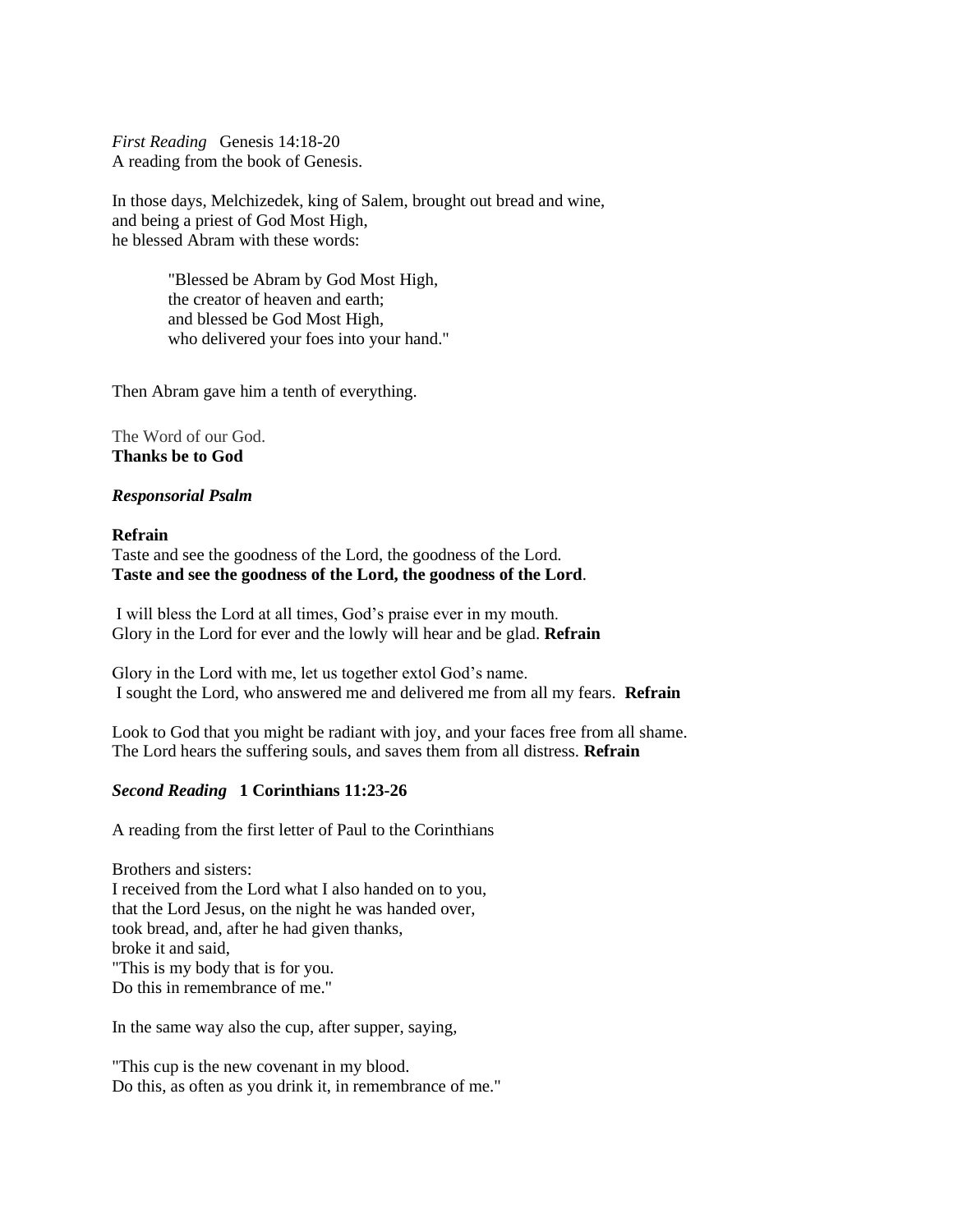For as often as you eat this bread and drink the cup, you proclaim the death of the Lord until he comes.

The Word of our God. **Thanks be to God**

#### *Sequence*

Laud, O Zion, your salvation. Laud with hymns of exultation, Christ your Savior, shepherd true.

What Christ did at supper seated, Christ ordained to be repeated, Christ's memorial ne'er to cease.

And Christ's rule for guidance taking, Bread and wine we hallow making Thus our Sacrifice of peace.

Blood is poured and flesh is broken, yet in either wondrous token Christ entire we know to be.

Very bread, good shepherd tend us, Jesu, of you love befriend us You refresh us, you defend us.

You who all things can and know, who on earth such food bestow Grant us may your blessings flow.

Where the heavenly feast you show, fellow heirs and guests to be, Amen, Alleluia.

### *Alleluia*

Alleluia, alleluia, alleluia! Alleluia, alleluia, alleluia! **Alleluia, alleluia, alleluia! Alleluia, alleluia, alleluia!**

I am the living bread from heaven; Whoever eats this bread will live forever.

### **Alleluia, alleluia, alleluia! Alleluia, alleluia, alleluia!**

*Gospel* Luke 9:11b-17

The Lord be with you. **And with your Spirit.** A reading from the holy Gospel according to Luke **Glory to you, O Lord.**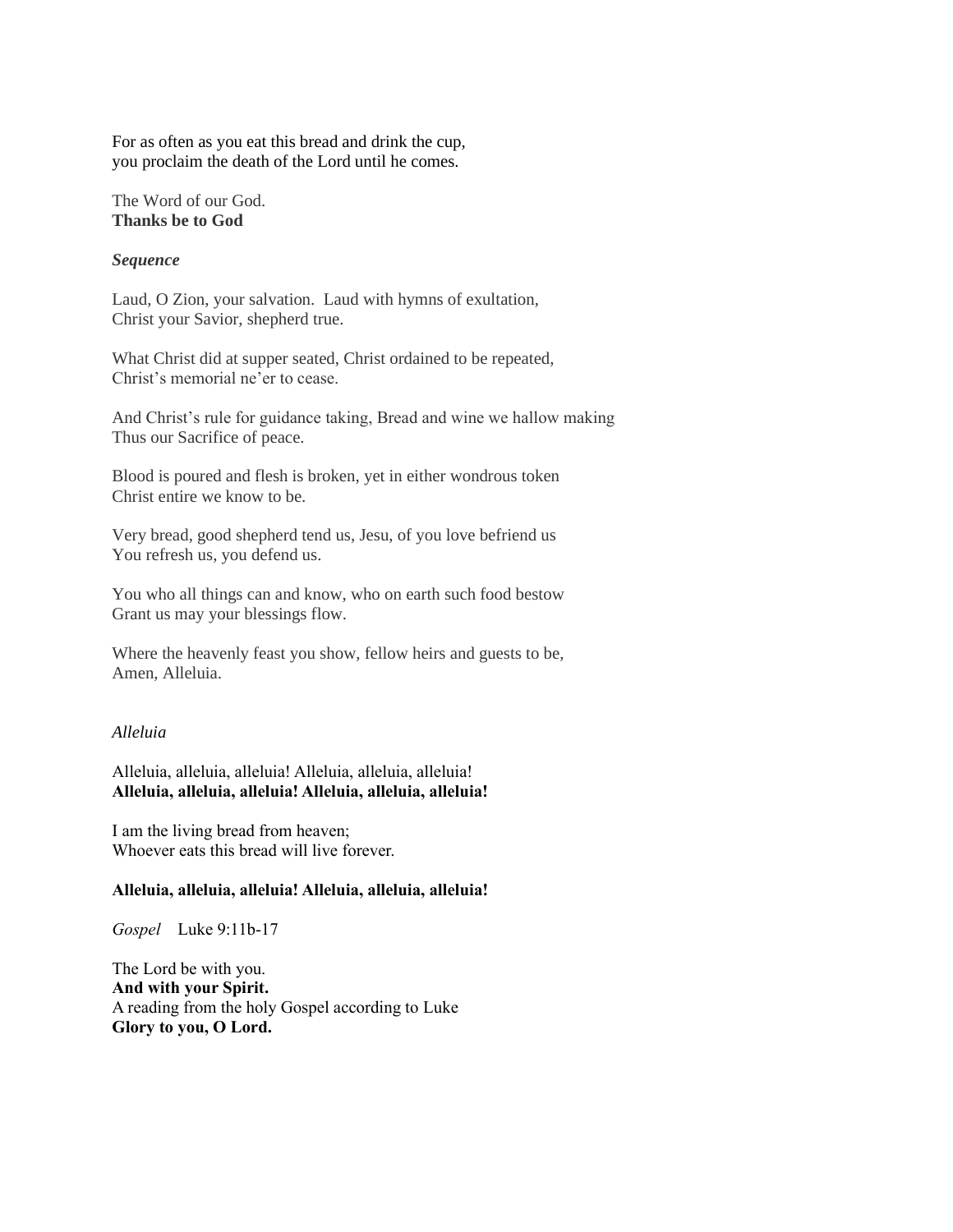Jesus spoke to the crowds about the kingdom of God, and he healed those who needed to be cured. As the day was drawing to a close,

the Twelve approached him and said,

"Dismiss the crowd so that they can go to the surrounding villages and farms and find lodging and provisions; for we are in a deserted place here."

He said to them, "Give them some food yourselves."

They replied, "Five loaves and two fish are all we have, unless we ourselves go and buy food for all these people."

Now the men there numbered about five thousand. Then he said to his disciples, "Have them sit down in groups of about fifty."

They did so and made them all sit down.

Then taking the five loaves and the two fish, and looking up to heaven, he said the blessing over them, broke them, and gave them to the disciples to set before the crowd.

They all ate and were satisfied.

And when the leftover fragments were picked up, they filled twelve wicker baskets.

The Good News of Salvation. **Praise to you, Lord Jesus Christ**

*Homily*

Universal Intercessions

Response: Living God, hear our prayer. (Living God, hear our prayer.)

For the Church: that we will live as a Eucharistic people, giving and sharing ourselves, as Christ continually does for us, so that all may have life, let us pray…

For all who bring the Body of Christ to the homebound and hospitalized: that they may be renewed through their service and be a support and a source of joy for those whom they serve, let us pray…

For peace: that the whole human family may be blessed through the Eucharist and be drawn away from violence and led into greater communion of mind and heart, let us pray…

For those who experience prejudice and indifference, for migrants, refugees and strangers in our midst, that they may find hope in our struggle for justice and feel the warmth of our love, let us pray…

For all children during their summer break from school: that God will preserve them from harm and help them to appreciate all the gifts and blessings that they have received, let us pray…

For what other intentions do we want to pray…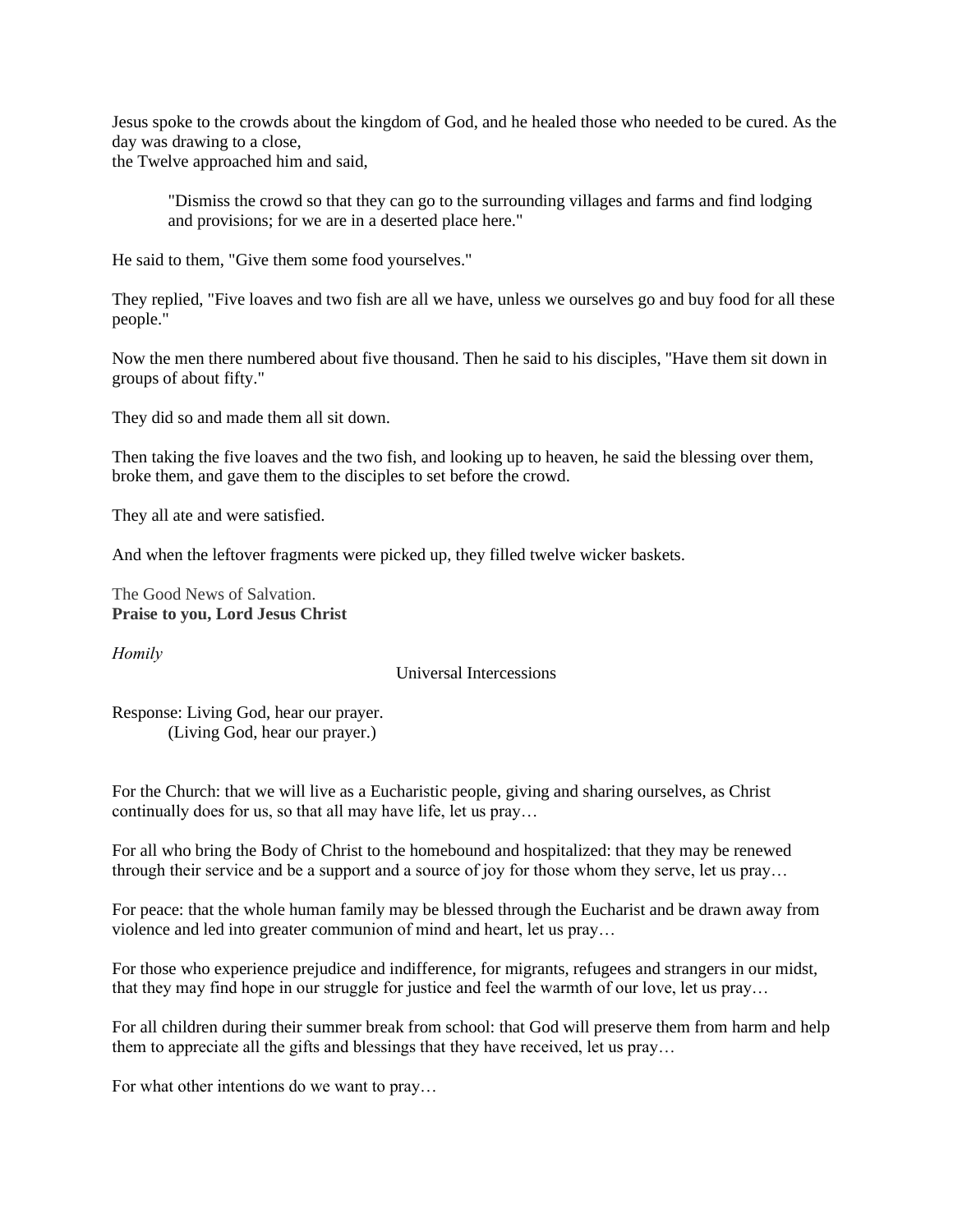### **The Liturgy of the Eucharist**

### *Preparation Song:* **Song of the Lord's Supper (G 299)**

We remember one who loved us well, shared our life, its joy and sorrow Walked among us as the least of all, gave himself into our keeping. He is light that dawns for blinded eyes, he is hope for the despairing; All on earth can find a place with him, saint and sinner at his table.

We remember how he spoke of you, taught us to believe your promise. Showed us all what you are really like, faithful, tender God of people: Not a God to break the wounded heart, not the thunder of the mighty, But a God that welcomes sinners home, meets the lowly with compassion.

As they sat at table he took bread, blest it broke it, gave it freely: "Take this bread and eat it all of you; take and eat, this is y body." Then he took the cup and passed it round; "Take and drink, this is my life-blood, Shed for you and for all humankind, shed that sins may be forgiven.

Now we take these gifts of field and vine, bless and share them in his memory; Bread of life and cup of covenant, kingdom feast in pledge and promise. When we eat this bread and drink this cup, we proclaim the death of Jesus, Taste his presence, living in our midst, look for him to come in glory.

### *Preparation of Gifts*

Blessed are you, Lord God of all creation, for through your goodness e have received the bread we offer you: fruit of the earth and work of human hands, it will become for us the bread of life. **Blessed be God forever.**

Blessed are you, Lord God of all creation, for through your goodness we have received the wine we offer you: fruit of the vine and work of human hands, it will become our spiritual drink. **Blessed be God forever.**

Pray, brothers and sisters, that my sacrifice and yours may be acceptable to God, the almighty Father. **May the Lord accept the sacrifice at your hands for the praise and glory of his name, for our good, and the good of all his holy Church.**

Grant your Church, O Lord, we pray, the gifts of unity and peace, whose signs are to be seen in mystery in the offerings we here present. Through Christ our Lord. **Amen Amen**

*The Eucharistic Prayer* (if you are watching the video or listening to the audio, please follow along and participate with Fr. Jack; and continue with the Communion Songs below.)

*Service Music:* **Mass of Renewal (BB 878)**

*Communion Song:* **Taste and See (BB 343)**

### **Refrain**

Taste and see the goodness of the Lord. Oh taste and see the goodness of the Lord